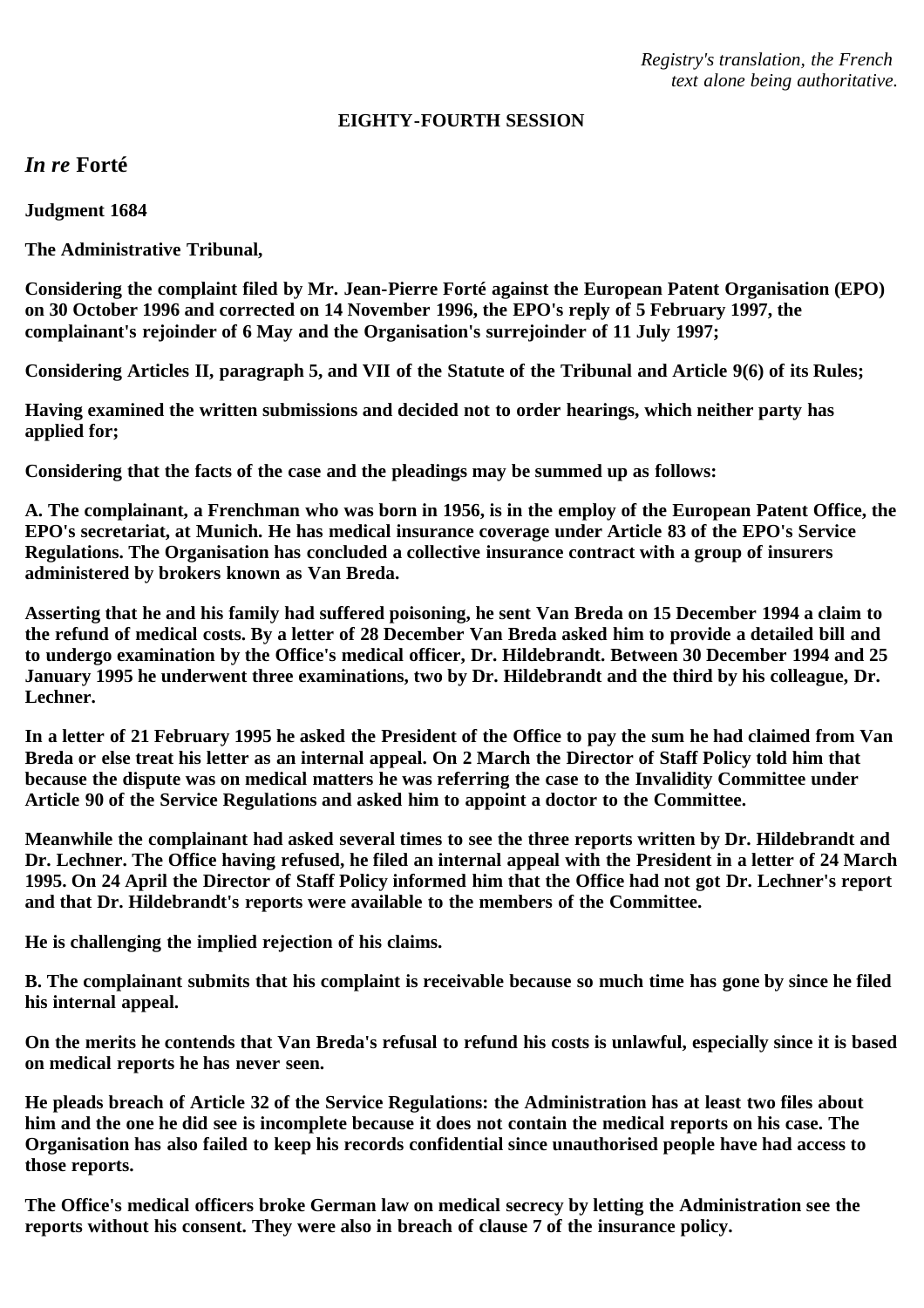**He asks the Tribunal to order the EPO:**

**(a) to pay him 10,000 German marks in damages on each of the following counts: for the moral injury it caused him by appropriating the medical files; for the misconduct of its medical officers in disclosing them; and for the moral injury it caused him by refusing to let him see them;**

**(b) to let him see any medical file about him or members of his family, subject to payment of 100 marks a day by way of penalty as from the date at which the order is notified to the EPO's administrative services.**

**(c) to award him 10,000 marks in costs.**

**C. In its reply the Organisation says that the complaint is not receivable. The complainant himself was to blame for delay in processing his internal appeal. The Invalidity Committee was unable to meet because of a dispute between him and Dr. Hildebrandt, who was not free to submit the medical reports to the Committee without his consent.**

**In subsidiary argument the Organisation submits that the complaint is devoid of merit. It has three pleas.**

**First, it explains how Dr. Hildebrandt came to write the first report. The complainant brought several departments of the Office into his dispute with Van Breda, and he sought and obtained a sum in financial aid from the Office, which he was to pay back as his case and his own circumstances evolved. So it was only reasonable for the Office to get the information it required from its medical officer. It refused him access to the first report because Dr. Hildebrandt objected. Since the dispute was about a medical matter he was to see the report anyway once the Invalidity Committee met.**

**Secondly, it is a general principle of law that insurers may check claims and so must have access to all the available medical information. It was in the exercise of that right that Van Breda asked the complainant to undergo examination by Dr. Hildebrandt and then by Dr. Lechner. Since the reports they wrote were for Van Breda the Office had no authority to show them to him.**

**Lastly, on 9 August 1996 Dr. Hildebrandt sent the three reports, with leave from the complainant, to Dr. Manenti-Forté, his own sister, whom he had appointed to represent him on the Invalidity Committee. So by the time he filed his complaint, on 30 October, it was mistaken of him to plead breach of his right of defence on the grounds of denial of access to the reports.**

**D. In his rejoinder the complainant alleges that the sole purpose of the medical examinations was to find him unfit for work. There had not yet been any decision to convene an Invalidity Committee when he first asked to see the medical reports, and the Office had given him financial help before its medical officer examined him. It is the Office, not the Invalidity Committee, that may let him see the reports. He doubts that all the reports went to the Committee and asks the Tribunal to shed light on that issue.**

**E. In its surrejoinder the Organisation states that it knows of no medical report other than the three intended for the Invalidity Committee. It is the dispute about repayment of medical costs that prompted the three medical reports; the sole object of his internal appeal was the disclosure of them; and so the matter can be settled only in the context of a procedure involving the Invalidity Committee. The duty of medical secrecy in clause 7 of the insurance policy applies only to third parties, not to Van Breda nor to any doctor involved in the dispute. The complainant has no grounds for objecting to the absence of the medical reports from his personal file: Article 32(1) of the Staff Regulations requires that such file shall contain only reports on the staff member's ability, efficiency and conduct.**

### **CONSIDERATIONS**

**1. The complainant holds a grade A3 post at the European Patent Office in Munich.**

**He says that his health suffered because of chemicals that a firm had used to disinfect his flat in that city.**

**Like any other employee of the EPO he has medical insurance coverage under a collective insurance contract which the Organisation has concluded with a group of insurers represented by a firm of brokers, J. Van Breda & Co. International.**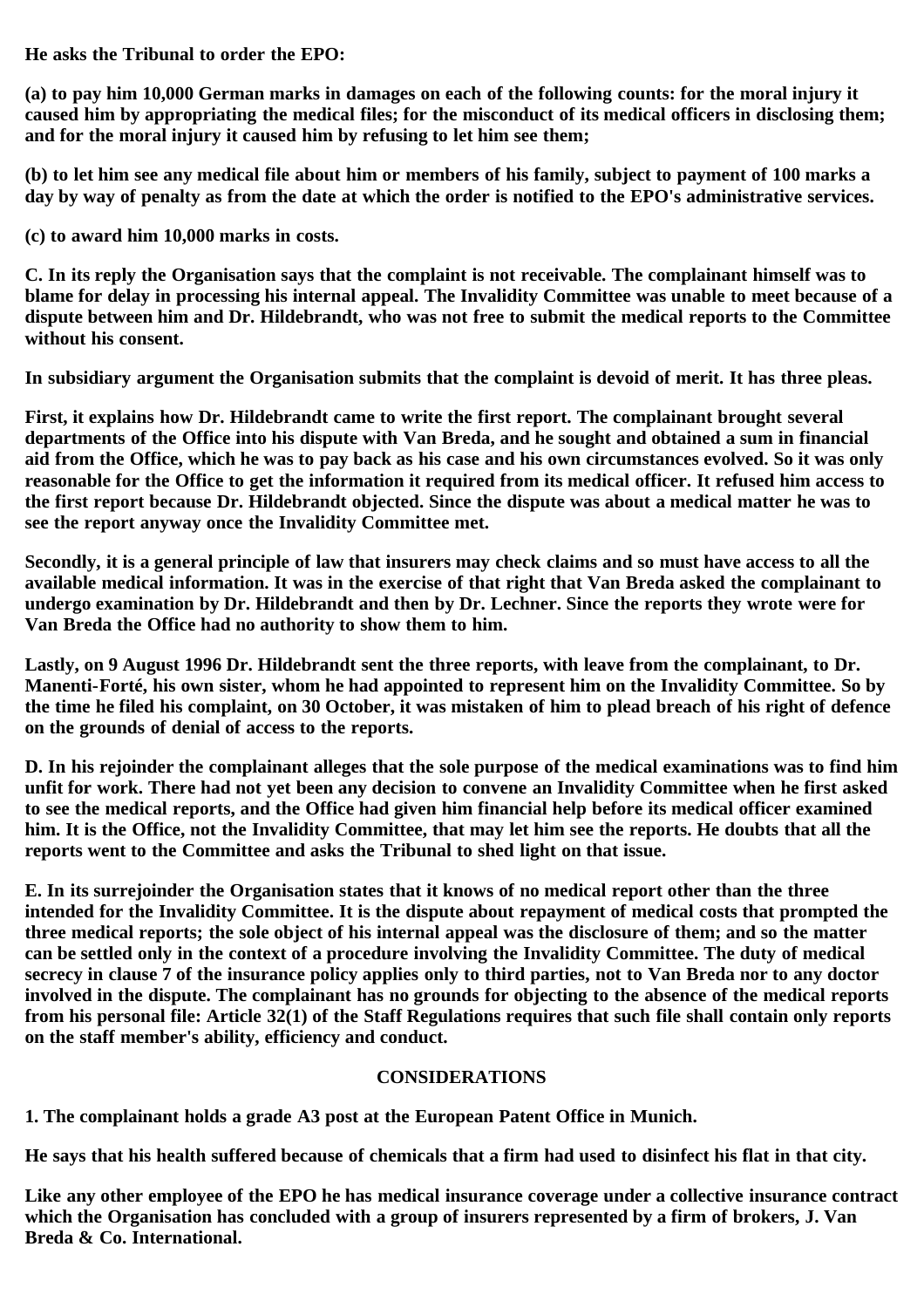**He submitted to Van Breda a claim to the refund of medical costs. Van Breda refused it, apparently questioning the nature of the ailments, doubting the usefulness and cost of the treatment and rejecting invoices from his doctor, Dr. Caemmerer.**

**To help him out the Office lent him 50,000 marks in December 1994, to be paid back as things took their course.**

**The EPO's medical officer, Dr. Hildebrandt, who is not a member of its staff, examined him on 30 December 1994 and 4 January 1995 and wrote a report. On 23 January 1995 an EPO officer refused to let him see it and told him to undergo further examination, first by Dr. Hildebrandt and then by Dr. Lechner, a colleague of Dr. Hildebrandt's. He did so on 25 January 1995 and both doctors wrote reports as the Office had asked, apparently on Van Breda's behalf. The reports went to Van Breda.**

**The complainant wanted to see them but the Office refused on the grounds that they had gone to Van Breda and would be forwarded to the Invalidity Committee just set up to settle his dispute with Van Breda over the bills.**

**2. On 8 March 1995 he asked the Personnel Department to let him see the three reports, but it refused. He filed an internal appeal on 24 March with the President of the Office. The President did not reply and his appeal was passed on to the Appeals Committee on 24 April 1995.**

**In a letter of 4 May 1995 the chairman of the Committee acknowledged receipt but said that owing to a large backlog he could give no date for hearing the case.**

**On 27 June 1996 the complainant wrote the chairman a note that went unanswered.**

**In the week from 5 to 9 August 1996 he telephoned the chairman, who he says told him that no date had yet been set for hearings or even for preliminary discussion.**

**He claims:**

**(1) an award of 10,000 marks in damages for the appropriation by the EPO of the doctors' reports;**

**(2) 10,000 marks in damages for breach of medical secrecy by the medical officers;**

**(3) another 10,000 marks for not letting him see the medical reports;**

**(4) disclosure of the doctors' reports and payment of 100 marks a day by way of penalty as from the date of the notification of the order until he is allowed to see the reports;**

**(5) 10,000 marks in costs.**

**The Organisation seeks the dismissal of the complaint.**

# *Receivability*

**3. Article VII, paragraph 1, of the Tribunal's Statute says that for a complaint to be receivable the internal remedies must have been exhausted. But precedent has it that, if there is delay over the final decision, the requirement will be met provided that the complainant has done everything that might be expected of him to get one but the appeal proceedings are unlikely to end within a reasonable time. See Judgments 1243 (***in re* **Singh No. 2) under 16; 1404 (***in re* **Rwegellera) under 8; 1433 (***in re* **McLean) under 4 and 6; 1486 (***in re* **Wassef No. 8) under 11 and 13; 1534 (***in re* **Wassef No. 14) under 3; and the cases cited therein.**

**The requirement was plainly met in this case. Having done all that he did, to no avail, the complainant could not reasonably be required to wait any longer, there being no grounds for expecting the Appeals Committee to report soon. The Organisation's domestic difficulties in running its appeal procedure afforded no excuse for denying him due process. And the very nature of his case called for a fairly prompt decision since he says he needed the reports for the purposes of his medical treatment and the defence of his rights.**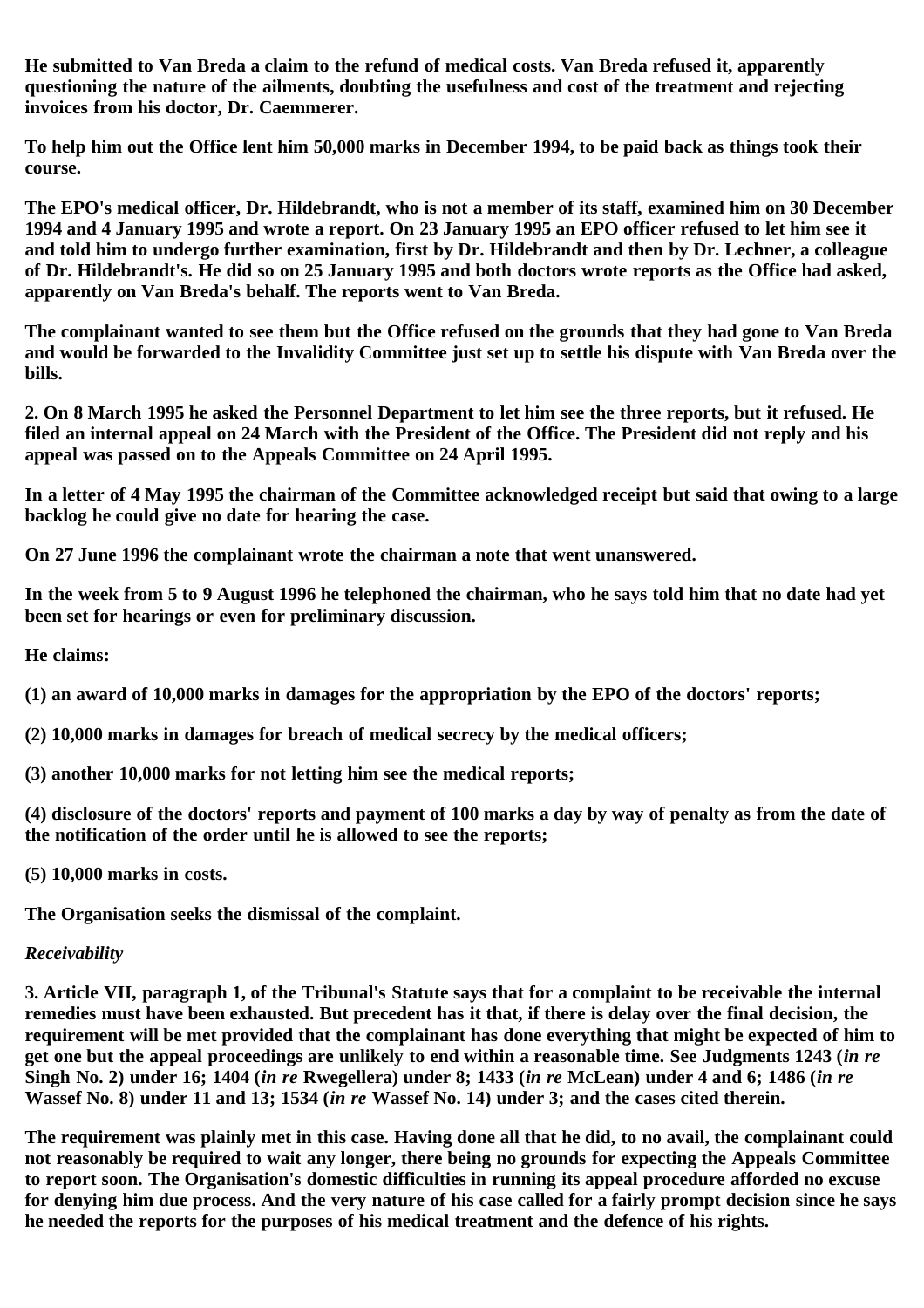**Whether he may see the case records or any information that concerns him personally is an issue distinct from his claim to costs and one that he may press separately. It is mistaken for the EPO to retort that he may not do so on the grounds that its decision on that issue was merely incidental.**

**The conclusion is that he has exhausted his internal remedies as to the subject of his internal appeal.**

**4. He has not done so, however, as to the new claims he has put to the Tribunal about breach of medical secrecy.**

**5. The EPO contends that he has no cause of action on the grounds that he may see the three medical reports in the proceedings before the Invalidity Committee. He named his own sister, Dr. Manenti-Forté, as his "representative" on the Committee; as such she has seen them; and so can he.**

**If the EPO had the obligation to let him see the reports if he so asked, it is for the Organisation to show that it has discharged the obligation.**

**There is no evidence to suggest that he has yet seen them. Handing them over to his sister is not tantamount to letting him see them since it is not established that she is his legal "representative". Someone who is appointed to a committee is not necessarily the representative of the appointing party and empowered to act on that party's behalf. Nor is there any evidence to suggest that the complainant gave his sister authority to represent him.**

**No doubt his attitude is odd. He has produced a letter of 26 February 1997 from his sister saying that she has seen the three reports. So could he not easily have got them from her, particularly as the EPO had no objection? Actually he does not even say he asked her for them. But that is not remiss of him since if the EPO had the duty to produce them he was entitled to demand that it do so.**

**So his claim to disclosure of the reports holds good.**

**6. On 23 August 1997 he sought to file an unsolicited brief in answer to the Organisation's surrejoinder.**

**The Tribunal's Rules provide ordinarily for the filing of only two briefs by each party. There are no exceptional circumstances warranting a third one from the complainant, and since the arguments in it are immaterial the President of the Tribunal has disallowed it under Article 9(6).**

## *The merits*

**7. Article 32(6) of the Service Regulations entitles the staff member to see the personal file and 32(5) says that there shall be only one such file for each staff member.**

**The complainant argues, and the Organisation denies, that those rules apply to medical records too.**

**Since medical records are strictly personal the staff member's right to see them may not ordinarily be challenged. But there is no need to say for the purposes of this case just how far the right should go, for example whether it holds good if disclosure may prove harmful to the staff member or whether letting a qualified nominee see the records will do.**

**In this instance the Organisation had no reason not to let the complainant see the medical reports. He plainly needed to know what they said, not just to settle his insurance claim with the Organisation and Van Breda, but also perhaps for the purpose of choosing the right treatment. Indeed the EPO too had asked, with his consent, to see the reports so as to settle its dispute with him. It needed to know whether his ailments and the treatment of them warranted repayment of the medical costs, and whether he was fit for work and so, for one thing, able to pay back its loan. It cites no material fact that would require any particular precautions in his own interests. Indeed it is willing to let him see the reports in the course of the Invalidity Committee's proceedings. Never since he said he wanted to see them has it suggested that it is unwilling to let him do so.**

**The Organisation states that some of the reports are not or are no longer in its possession because it passed them on to Van Breda. The argument is irrelevant. It commissioned the reports from its medical officer or**